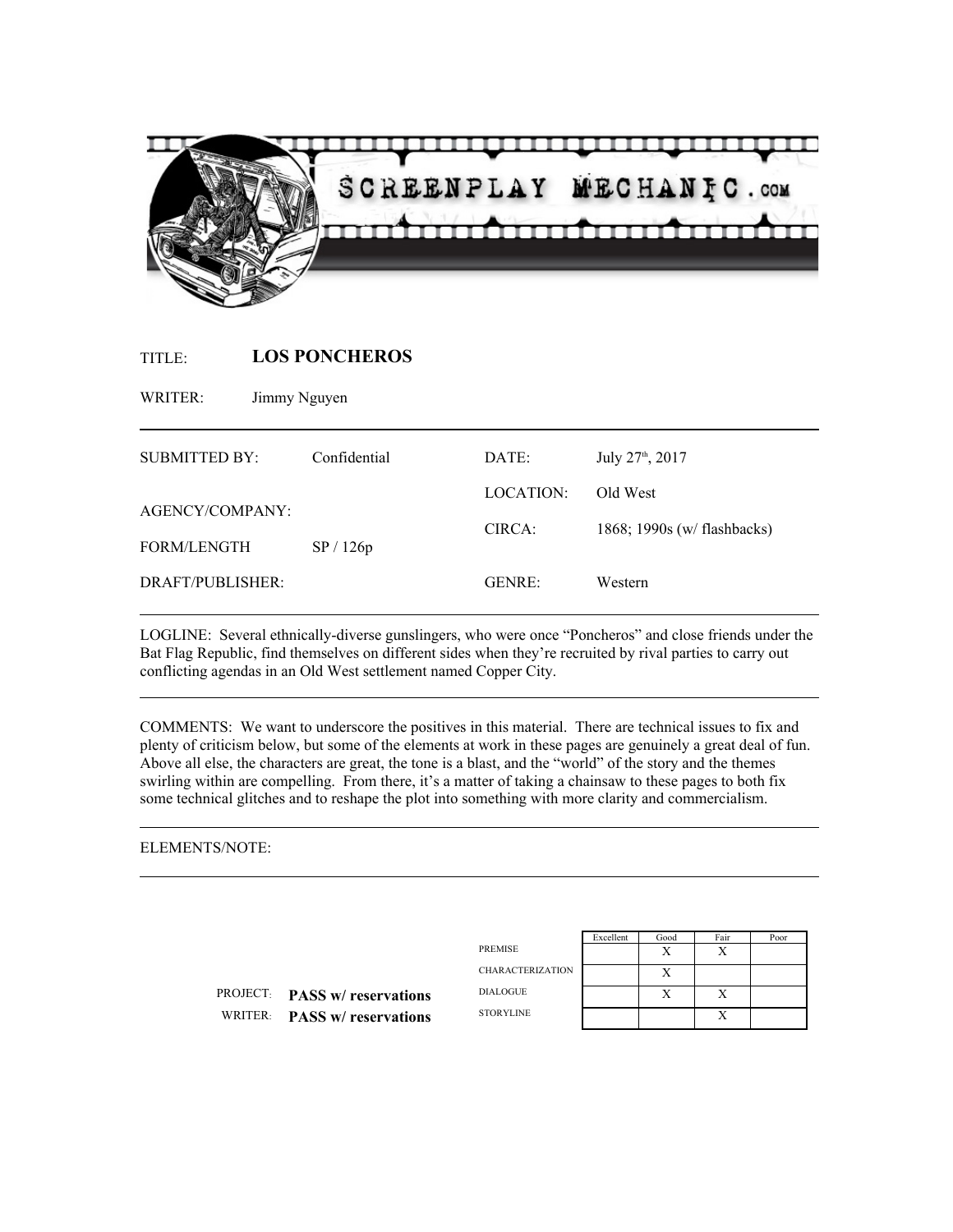#### COMMENTS:

The box score and recommendation for this project don't tell the whole story because there's a cool story lurking in these pages. Right now, however, we might compare this script to a block of marble which is about to be carved into a statue. A huge amount of stone needs to be chipped away to reveal what's underneath. In its present form, this whopping 126 page screenplay is woefully overwritten and makes for an exhaustive read. It's far too heavy on dialogue (even though some of that dialogue is crackingly-good) and the narrative comes across as rather muddled. The lack of clarity is compounded by the rather complex dynamic between the characters, technical glitches (such as missing scene headings), and a plot which needs to be tightened up from beginning to end. Clearly then, there's a considerable amount of work here for the author to dig into. On the upside, he's created some genuinely entertaining characters and there's a fun tone throughout the narrative. To truly bring this story to life, however, the author needs to streamline this story so it's faster-paced, easier to get a grasp on the broad strokes of the plot, and as cinematic as possible. We love the Poncheros and some of the story components are fresh and compelling (e.g. Lew's efforts to combat discrimination), but the pros are hidden by too many cons right now.

Westerns are tough business. There's no way around that cold, hard reality in the current landscape. A decade or so ago, the domestic box-office ruled the world and whatever a movie grossed in the U.S., producers only expected 50% of that amount at the international box-office. Consequently, the pictures which fared well with American audiences ruled the day. Now, in recent years, this formula has flipped. International box-office is now worth double or triple domestic. As a result, producers, studio execs, and financiers want project which will work globally. Unfortunately, there are several genres which are very culture-specific. Comedy and drama are in that category. What's funny in, say, Kansas may not get laughs in Romania. Here, where LOS PANCHEROS is concerned, our worry is that the western genre has very limited international appeal. It's so immersed in Americana that very few producers are willing to roll the dice on westerns. Fortunately, there's a sizeable element in this script which could help tip the scales back in its favor – the ethnic diversity of the characters. In blunt terms, we have an Asian, African-American, Caucasian, and an Apache driving this story.

This diversity in the lead characters lends this entire project – along with the Poncheros backstory and iconography – it's conceptual identity. Yet we can't help but come away from these pages wishing these characters were reunited upfront, and had to work *together* throughout the narrative. Instead, they each move along their own parallel tracks as their agendas and journeys are juxtaposed until they intersect in Act III. The ending of this story suggests there's much more to come and suggests a sequel would thrust the Poncheros into more direct contact. Yet therein lies another concern with this draft – it needs to function more effectively as a stand-alone picture. It'll be incredibly hard to get filmmakers invested in making one western, let alone a western which demands another installment, or two. All of this leads us to ponder, how can we take all of these fascinating characters and work them into a tighter, more entertaining story.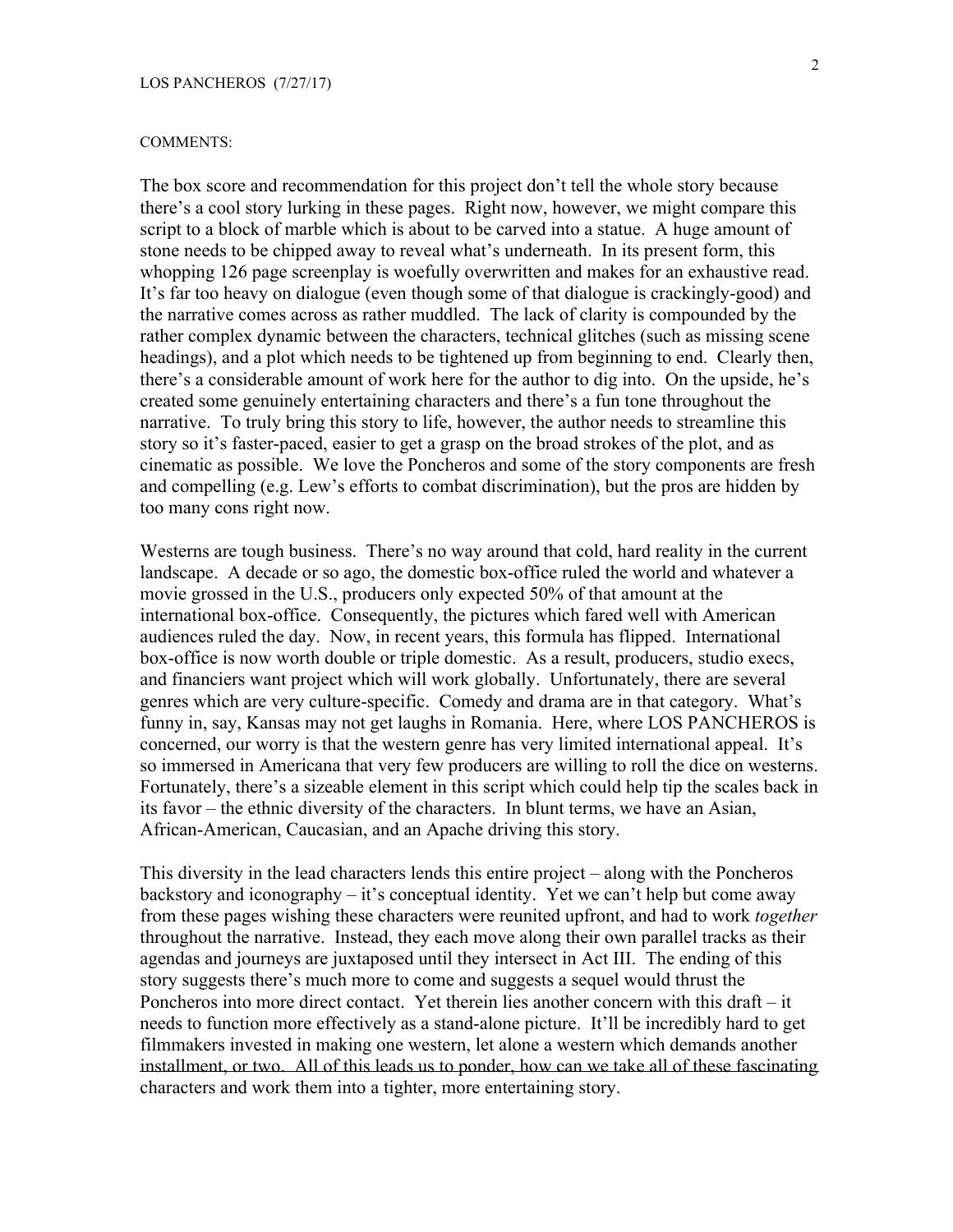As touched on earlier, another systemic problem with this screenplay is the heavy reliance on dialogue. To be candid, there's far too much talking and not enough cinematic spectacle. That's not to say there aren't any gripping visual sequences, because there are. Nevertheless, the amount of page space taken up by dialogue exchanges is immense. Some of the dialogue is verbose too and it's not hard to identify conversations which could be whittled down. The bottom line here is that this script should clock in around 110p, far less than its current 126p. Moreover, the existing length isn't even accurate because this draft is missing scene headings, character slugs, and parentheticals. So if formatted perfectly it would probably span well over 135 pages. There was a time when 120p was the widely accepted average but for whatever reason, perhaps shrinking attention spaces or producers who simply have less time, there is now more pressure on writers to deliver their stories in clipped, tighter packages.

One means of helping bring the page count down would be to get rid of the narrative bookend upfront, i.e. the 1990s documentary interviews. There isn't even a second bookend to match at the end of the narrative, which makes the opening pages even more ineffective. To be fair to the writer, we understand why we chose this route because the backstory of the Poncheros is a rich and detailed history. Unfortunately though, we're going to need to receive this exposition some other way because the first 5p of this script will hinder the appeal of this project. A producer wants their attention grabbed right away and we fear they'll be turned off too quickly by so much exposition, so fast, all of which screams period western. It would be better to jump into the adventurous spirit of this story with a set-piece that establishes the comedic tone and the swashbuckling action.

Ultimately, we want to underscore the positives in this material. There are technical issues to fix and plenty of criticism above, but some of the elements at work in these pages are genuinely a great deal of fun. Above all else, the characters are great, the tone is a blast, and the "world" of the story and the themes swirling within are compelling. From there, it's a matter of taking a chainsaw to these pages to both fix some technical glitches and to reshape the plot into something with more clarity and commercialism.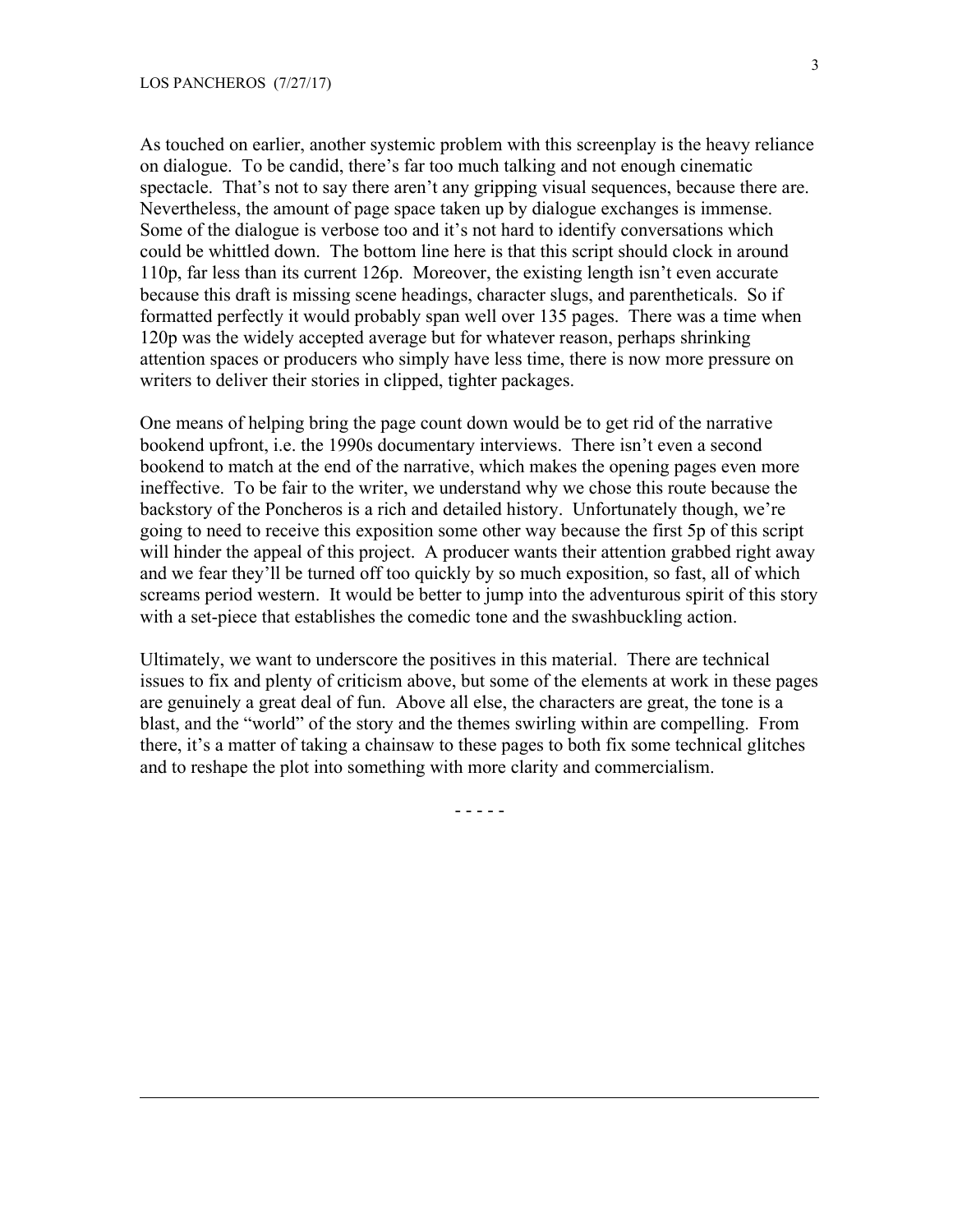### PAGE NOTES / TECHNICAL ISSUES:

For starters, the following are a few global issues, i.e. "mistakes" which are widespread throughout these 126 pages and would be too laborious to list one-by-one.

# *Global Issues:*

- # 1 Using Final Draft instead of other screenwriting programs can help perfect the formatting. A consistent issue in this draft is that dialogue gets interrupted from one page to the next. In FD, dialogue passages are split and indicated with CONTINUED and (CONT'D) on each respective page, without breaking up an individual sentence. It simply makes for a smoother read.
- #2 If a character has back-to-back lines of dialogue which are interrupted by a line of narrative action, then repeat the character slug (name) followed by (CONT'D).
- #3 If a character pauses, or there's a dramatic silence between sentences, use a parenthetical (BEAT). Don't just leave a blank line.
- #4 Scene headings. Always use hyphens to break up components, never a comma. Start with the smallest location and go to biggest, ending with time of day.

For example:

(incorrect) EXT. COPPER CITY, HOTEL PORCH, DAY

(correct) EXT. PORCH – HOTEL – COPPER CITY – DAY

Only include Copper City when essential or else it's redundant. Alternately, the larger location, city or town, could be put in parentheses.

EXT. PORCH – HOTEL (COPPER CITY) – DAY

- # 5 Always include at least one line of action after a scene heading, even if it's only to mention who is present in the scene. This helps with the script breakdown in preproduction (i.e. it tells line producer which talent is in scene).
- #6 Always include a comma to separate dialogue and name of character being addressed, e.g. "Yes, sir."
- # 7 Avoid camera and stage direction. A couple of times is okay but here (see p.44) the author often uses camera framing when it should be a scene heading.

## *Page specific:*

p. 1 No need for a comma before ", discovering a new pass…"

Capitalize Jean's name the first time it appears.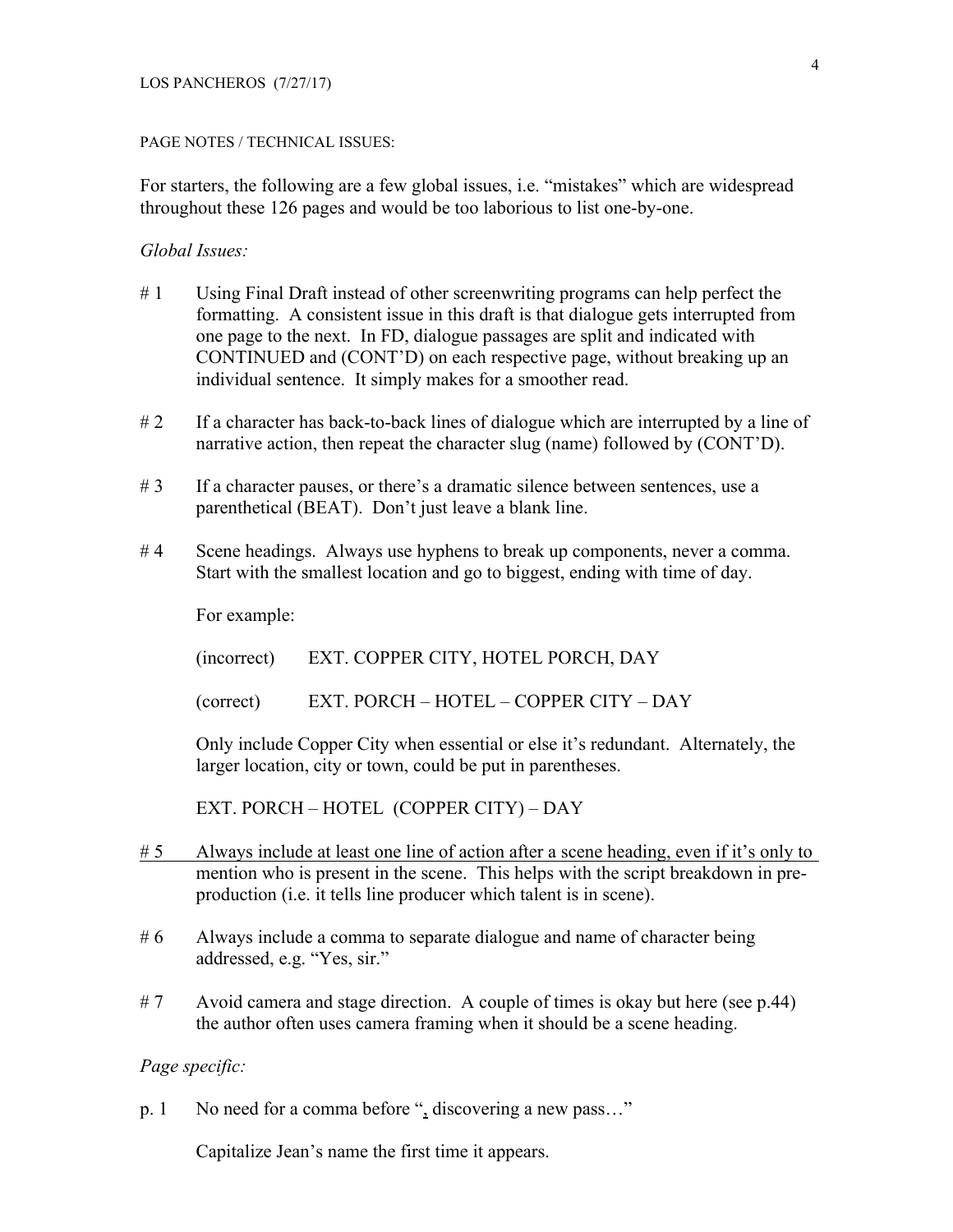- p. 2 Ditto for Laurel *always* cap a name the first time.
- p. 5 "Early spectators mill about in a dusty square."
- p. 6 Insert line of description after scene heading, perhaps move up intro of J.D. Flowers to fix this.

Repeat character slug before "Come on in, fellas."

- p. 7 Don't need to capitalize "…future Judge."
- p. 8 Again, repeat character slug when J.D. Flowers' dialogue is interrupted.
- p. 9 Another example of comma use: "Buck up, son."

Delete extra space in Warden's dialogue: "Have you ever tried…"

- p. 13 Moses dialogue interrupted (add slug and CONT'D).
- p. 17 Some dialect seems to be purposely misspelled, is that correct? In this instance, "camaradee" (camaraderie).
- p. 19 Use (beat) instead of blank line when dialogue pause is required.

"But I do not want to share…"

- "…rivers, and forests provides all we need."
- p. 23 More dialogue breaks.
- p. 25 Ditto.
- p. 26 "You are a very fair man."
- p. 27 Introduce Yucca and Polonio properly (cap names, etc.)
- p. 39 Never start a scene or follow a scene transition (CUT TO:) without a scene heading.
- p. 40 "…buried up to its head…"
- p. 41 See p. 39 note.
- p. 45 Use INT. in scene headings, not INTERIOR

The description mentions Madelyn's "exotic accent" but where it is from?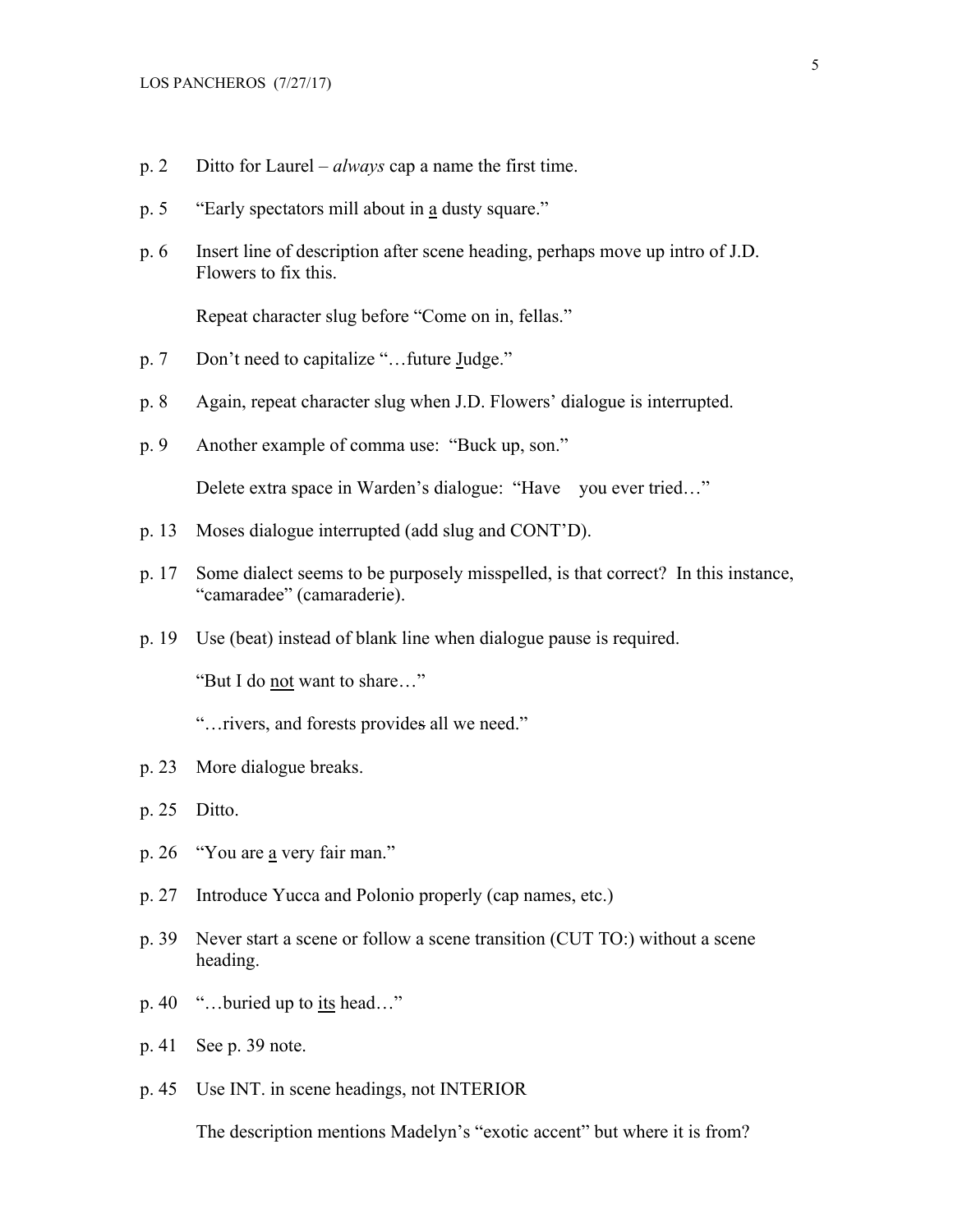p. 45 In dialogue, typically every number is spelled out, i.e. five not 5, unless it's a phone number or address.

Even if "idn't" is intended as dialect it could be construed as a typo, so spell correctly and leave the delivery to the actor.

- p. 46 "evidemment" ???
- p. 49 Peeks (looks) not "peaks" (mountain).
- p. 51 Position INTERCUT WITH: on the right side of the page, as a transition.

Consider using scene headings for each vignette in this sequence. Same on p.52

- p. 53 Break up montage into individual lines for each vignette. Some writers number each one or use bullet points.
- p. 56 Even when we BEGIN FLASHBACK, still need a scene heading.
- p. 61 Include a line of description under MANSION scene heading, if only to introduce the VALET.
- p. 63 Peek (looks) not "peak" (mountain).
- p. 67 Be wary of getting too verbose in the description, e.g. "cephalopodic frenzy."
- p. 70 Cornfields is a single word.

"He is wearing…" works better than "He has on…"

- p. 73 "It's all the rage with the upper classes…"
- p. 74 Capitalize "Say…" at the start of the sentence.
- p. 75 Remove apostrophe before Charlie's character slug.
- p. 76 Breathes, not "breaths."

Combine into single sentence: "And a all these rebel Indians, who are now fugitive?"

- p. 81 Fix Lew's interrupted dialogue; insert (beat) or delete line space.
- p. 84 "…suddenly comes to a stop…"